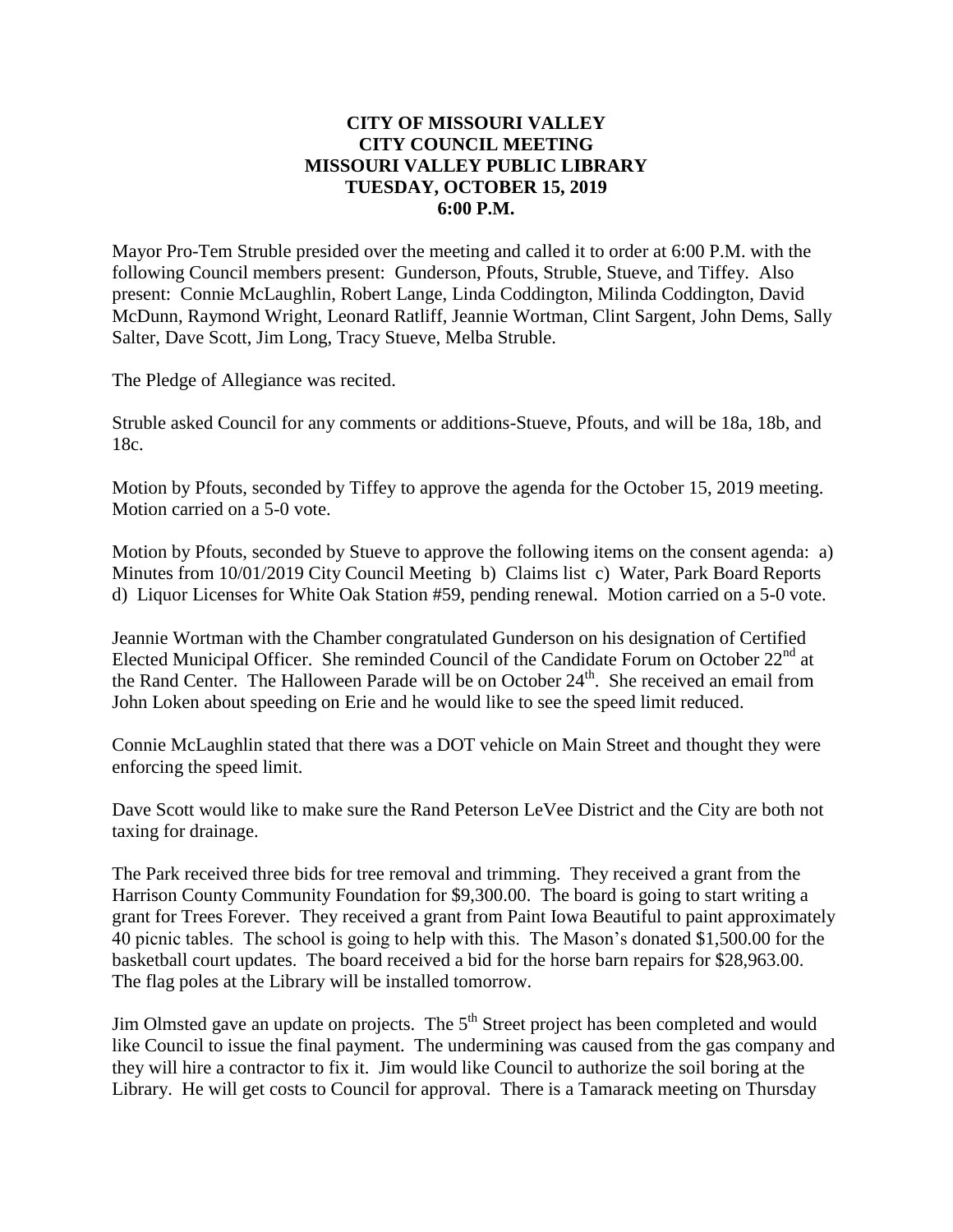with the City Attorney and the Developer. The Developer would like to make the street repairs and have the City accept the work before the storm sewer repairs are complete. Council would like all of the repairs done before accepting the street.

There are currently three projects in result of the flood. The first is the repairs caused by the railroad. The costs are approximately \$458,000.00 The City has received payment from the Railroad and will most likely not receive funding from FEMA. The second project is the Lagoon and the Drainage south of the Railroad tracks. The costs are approximately \$217,000.00. This has been approved by FEMA. The City's share will be 15 percent of the total. FEMA is still working on the Willow Park project. The City is also looking at drainage mitigation. The mitigation has not been approved yet.

Discussion was held on the Water, Sewer, and Street, Drainage, and Sidewalk Studies. Gunderson inquired about the water loss and if there are any grant opportunities. Olmsted suggests the City contact SWIPCO for grants. Olmsted suggests completing a water rate study. Council identified the following priorities: FEMA effected areas, curb and guttering on Erie, side streets, and  $4<sup>th</sup>$  Street. Olmsted would like to create a 5-year street plan. Olmsted also suggested a sidewalk plan.

Discussion was held on parking in the ROW on  $1<sup>st</sup>$  Street. Council will look at the ordinance Flaherty provided.

Discussion was held on the proposed hiring policy. Council approved of the changes and Flaherty will put it on the next agenda for approval.

Discussion was held on the building inspector's hours. Motion by Stueve, seconded by Pfouts to change the Building Inspectors hours to 8 a.m. to Noon in the Winter (November to April) and 7 a.m. to 11 a.m. in the Summer (May to October) and for the inspector to be available by appointment. Motion carried on a 5-0 vote.

Motion by Pfouts, seconded by Tiffey to approve the Mayor's appointment of Collette Marsh to replace Gary Rodewald on the Low Rent Housing Board, expiring March 2020. Motion carried on a 5-0 vote.

Motion by Pfouts, seconded by Stueve to approve the quote from Hawkeye Truck Equipment for \$7,450.00 for a snow plow blade. Motion carried on a 5-0 vote.

Motion by Stueve, seconded by Pfouts to waive the Park Fees for the Eagle's Club on June 6, 2020 for an Annual Car Show. Motion carried a 5-0 vote.

Resolution #19-31 was introduced setting a Public Hearing Regarding the Proposal of Conveyance of Lots 1, 2, 3, 11, and 12 in Block 86, all in Missouri Valley Real Estate and Improvement Company's First Addition to Missouri Valley. Motion by Pfouts, seconded by Stueve. Motion carried on a 5-0 vote.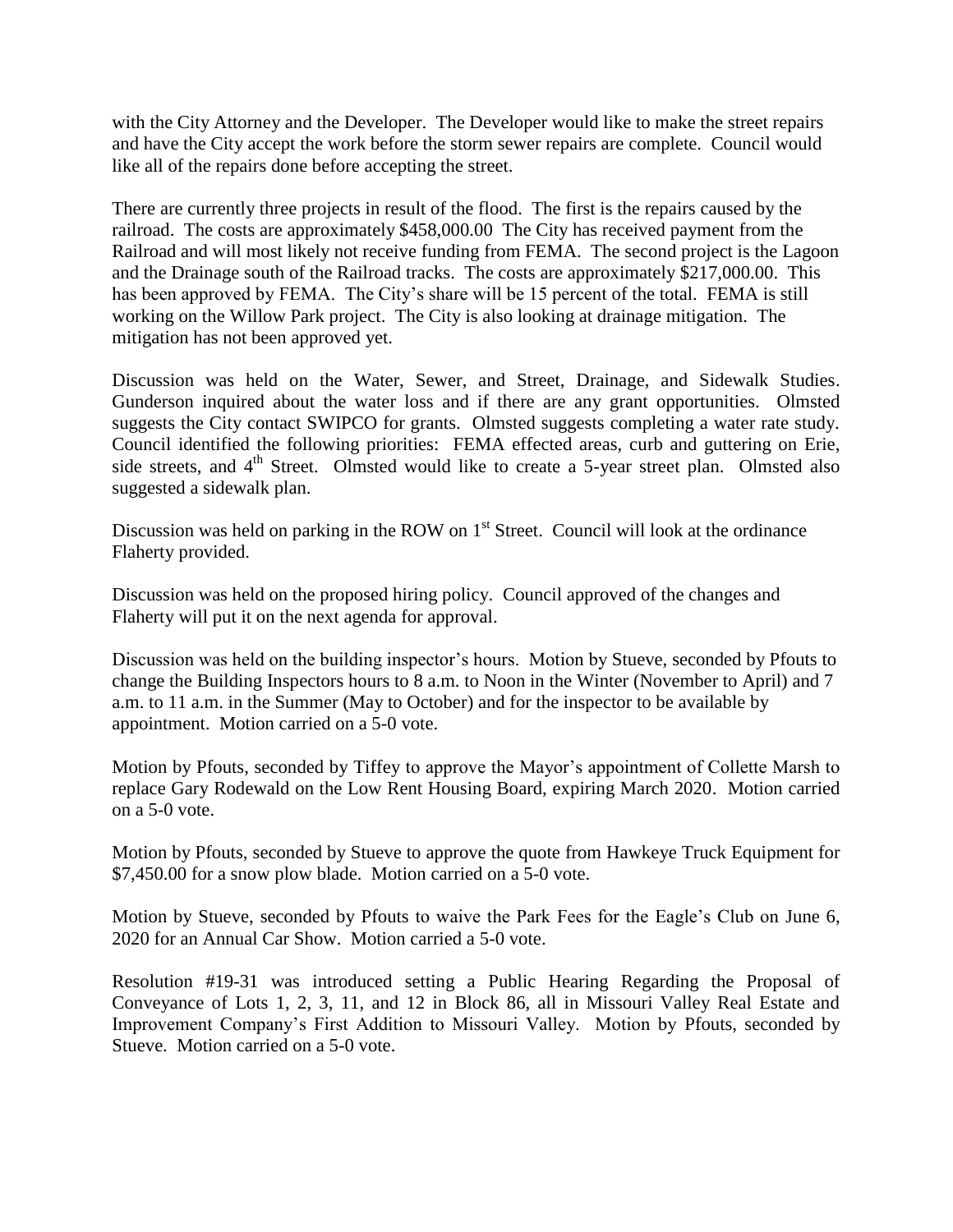Ordinance #549 was introduced Amending the Code of Ordinances of the City of Missouri Valley, Iowa, by Amending Parking Regulations. Motion by Stueve, seconded by Pfouts to waive the 3<sup>rd</sup> reading. Motion carried a 5-0 vote. Motion by Stueve, seconded by Pfouts to adopt Ordinance #549. Motion carried on a 5-0 vote.

Stueve inquired about the property on Granite Street. Flaherty stated that the City has not received an offer for the purchase.

Pfouts had no comments.

Gunderson stated there is a pot hole with rebar in it on an access road. Flaherty stated that it is not owned by the City.

Flaherty stated that she spoke with SWIPCO and there will be a public meeting on October 29<sup>th</sup> at the Library from 6 to 8 p.m. and a meeting by appointment only on November  $6<sup>th</sup>$  from 6 to 8 p.m. SWIPCO will create a press release. Flaherty stated that the boiler needs replaced at City Hall. The local contractors suggest the City hire a hydraulic specialist to test the radiators. Flaherty will get estimates for the job. City Hall and part of the Fire Department bay has no heat. This will be a priority. Flaherty inquired about Department Head reports. Council does not need reports if the Department Heads are attending meetings.

There were no Mayor comments.

Motion by Struble, seconded by Pfouts to adjourn at 7:34 p.m. Motion carried on a 5-0 vote.

Sherman Struble, Mayor Pro-Tem

Attest: Jodie Flaherty, City Clerk

### *RESOLUTION 19-31*

# **RESOLUTION TO SET A PUBLIC HEARING REGARDING THE PROPOSAL OF CONVEYANCE OF LOTS 1, 2, 3, 11 AND 12 IN BLOCK 86, ALL IN MISSOURI VALLEY REAL ESTATE AND IMPROVEMENT COMPANY'S FIRST ADDITION TO MISSOURI VALLEY.**

**WHEREAS**, a Purchase Agreement has been advanced by the Overland Group, LLC to the City Council concerning its desire to purchase the following legally described property:

Lots 1, 2, 3, 11 and 12 in Block 86 all in Missouri Valley Real Estate and Improvement Company's First Addition to Missouri Valley.

**WHEREAS,** the Overland Group, LLC has offered to purchase the above described real estate for \$30,000.00.

NOW THEREFORE BE IT RESOLVED BY THE CITY COUNCIL OF THE CITY OF MISSOURI VALEY, IOWA: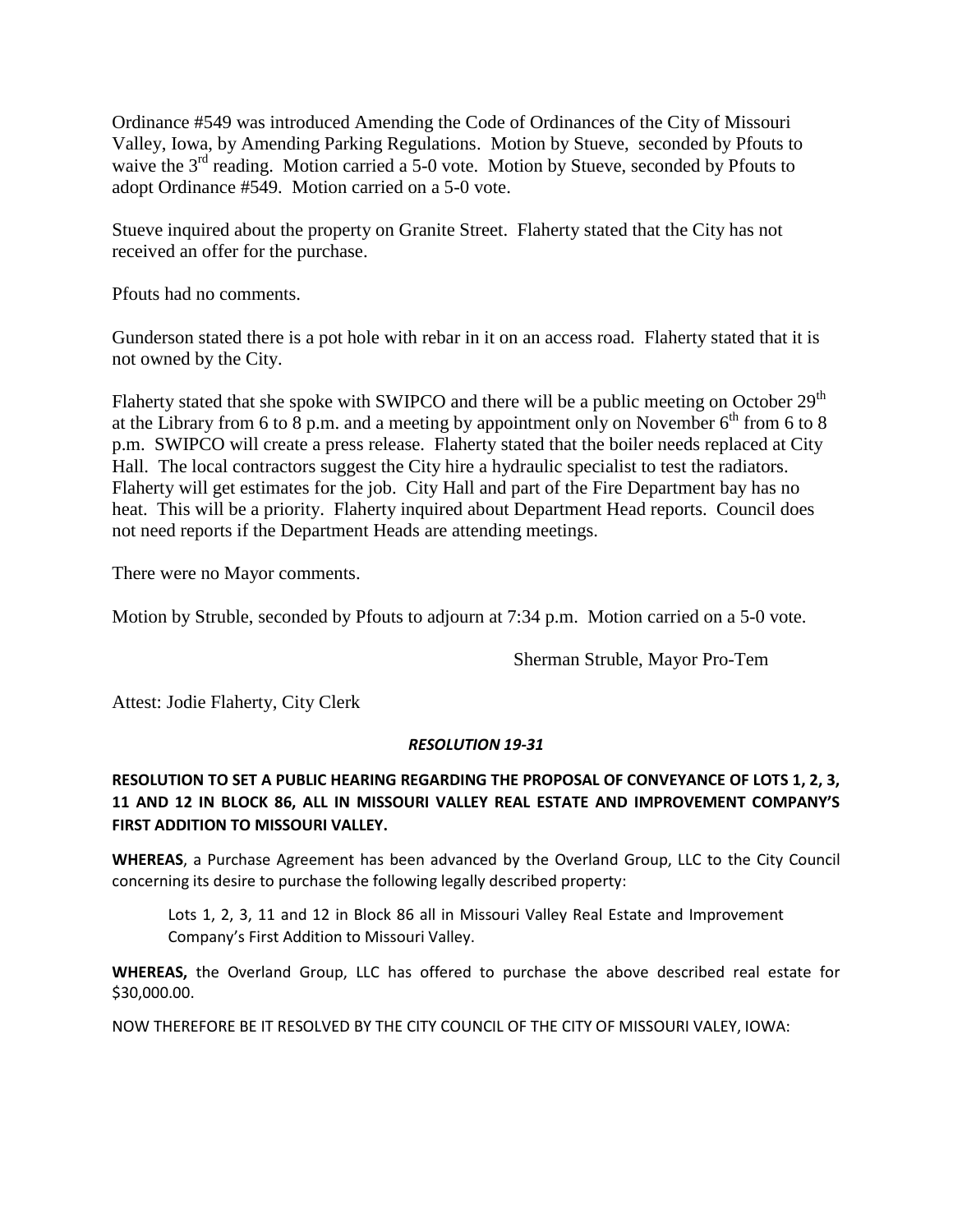That the date of October 23, 2019, at 6:00 p.m. in the Missouri Valley City Hall located at 223 East Erie Street, Missouri Valley, Iowa, be scheduled for the public hearing to consider and approve this sale and notice of said hearing to be published in accordance with §362.3 and §364.7 of the Code of Iowa.

PASSED AND APPROVED this 15th day of October, 2019.

Sherman Struble, Mayor Pro-Tem

ATTEST: Jodie Flaherty, City Clerk

### **ORDINANCE #549**

## **AN ORDINANCE AMENDING THE CODE OF ORDINANCES OF THE CITY OF MISSOURI VALLEY, IOWA, BY AMENDING PARKING REGULATIONS**

Be It Enacted by the City Council of the City of Missouri Valley, Iowa:

**SECTION 1. SECTION MODIFIED.** Section 69.15 of the Code of Ordinances of the City of Missouri Valley, Iowa, is repealed and the following adopted in lieu thereof:

**69.15 PARKING LIMITED TO TWO HOURS.** It is unlawful to park any vehicle for a continuous period of more than two hours between the hours of 8:00 a.m. and 5:00 p.m. on each weekday upon the following designated streets:

- 1. Erie Street, from Second Street to Sixth Street.
- 2. Fifth Street, one stall in front of 109 North  $5<sup>th</sup>$  Street
- 3. Fifth Street, one stall in front of 113 North  $5<sup>th</sup>$  Street

**SECTION 2. SEVERABILITY CLAUSE.** If any section, provision or part of this ordinance shall be adjudged invalid or unconstitutional, such adjudication shall not affect the validity of the ordinance as a whole or any section, provision or part thereof not adjudged invalid or unconstitutional.

**SECTION 3. WHEN EFFECTIVE.** This ordinance shall be in effect from and after its final passage, approval and publication as provided by law.

Passed by the Council on the 15th day of October, 2019 and approved this 15th day of October, 2019.

Sherman Struble, Mayor Pro-Tem

ATTEST: Jodie Flaherty, City Clerk

I certify that the foregoing was published as Ordinance #549 on the 23rd day of October, 2019.

Jodie Flaherty, City Clerk